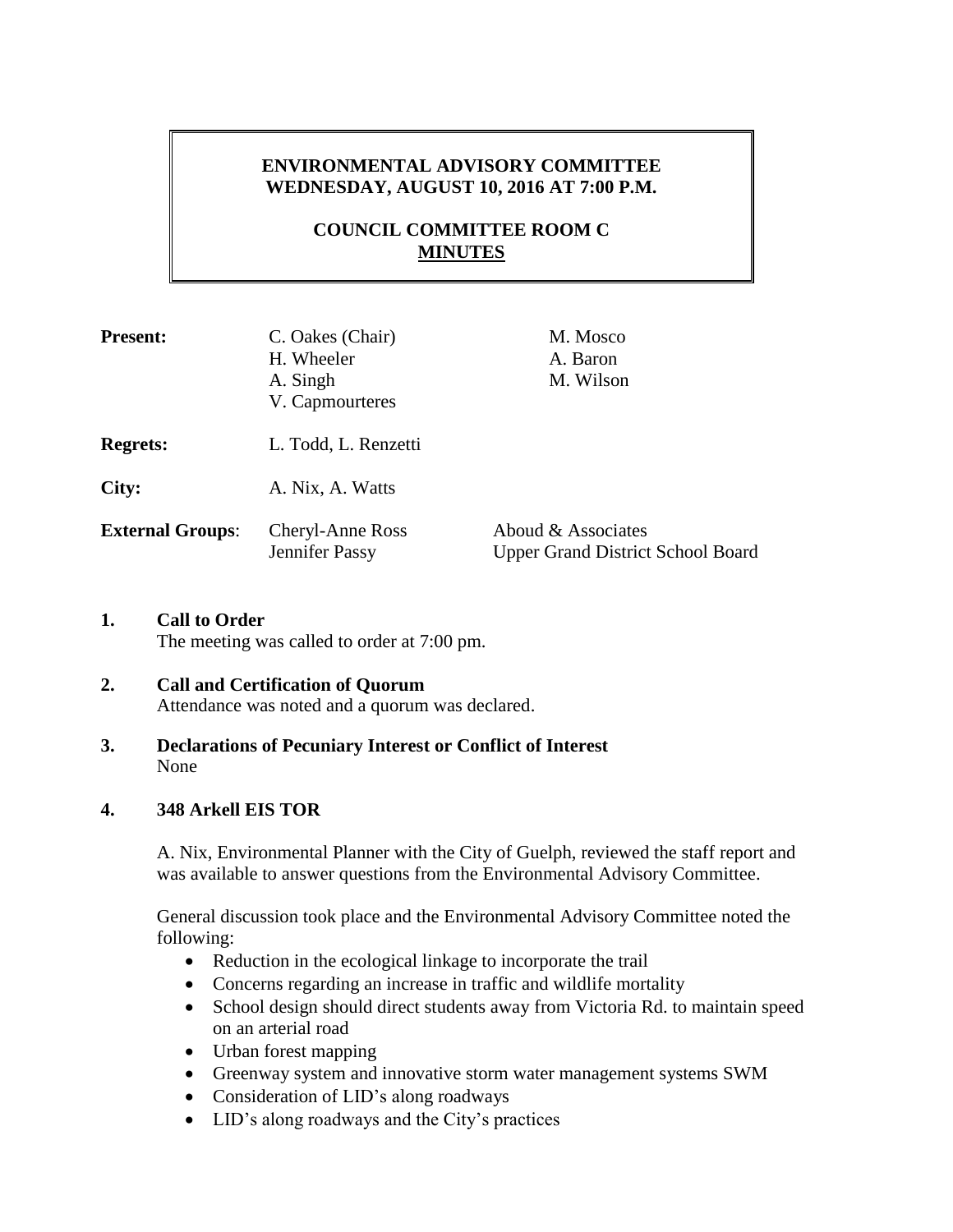• School design should consider a green roof or someway that the students can utilize the space.

The Environmental Advisory Committee went into Committee to discuss.

#### **Moved by M. Wilson and seconded by A. Baron.**

**The Environmental Advisory Committee conditionally support the EIS Terms of Reference for 348 Arkell Rd, prepared by Aboud and Associates subject to the following:**

**THAT a revised EIS TOR is provided which includes:**

- **A more detailed description of the proposed undertaking recognizing the necessary road connections, trail connections and storm water management facilities that will be part of the development;**
- **A SWH screening and more detailed field study program including point/plot locations;**
- **Clear integration of the SWM report and design with the EIS including consideration of LIDs;**
- **The EIS should consider retaining the 100 year storm event on site using Low Impact Development Techniques, similar to the SWM concept of PineRidge and WestMinister Subdivisions located adjacent to the South;**
- **Inclusion of the GTMP identified Secondary Trail route as part of the proposal and impact assessment;**
- **An additional scope of work under the Impact Analysis section which includes: an evaluation of significance (which includes Habitat for Significant Species, as appropriate);**
- **Consideration for the protection of ground water functions including recharge, as well as recommendations or requirements from the Torrance Creek Subwatershed Study within the EIS;**
- **Identification of Opportunities for protection, enhancement and restoration of trees within the Urban Forest as part of the EIS; and,**
- **Recommendations for mitigation measures and adaptive monitoring and management plan within the EIS.**

**Motion Carried -Unanimous-**

## **5. Continuation from July 13, 2016 of Committee Discussion- Street Lighting in the City (Presentation)**

General discussion regarding the suggested motion took place and the Environmental Advisory Committee noted the following:

- Timers, Motion sensors, dimmers
- White vs. warm LEDs and impacts of blue light
- Reduction of light pollution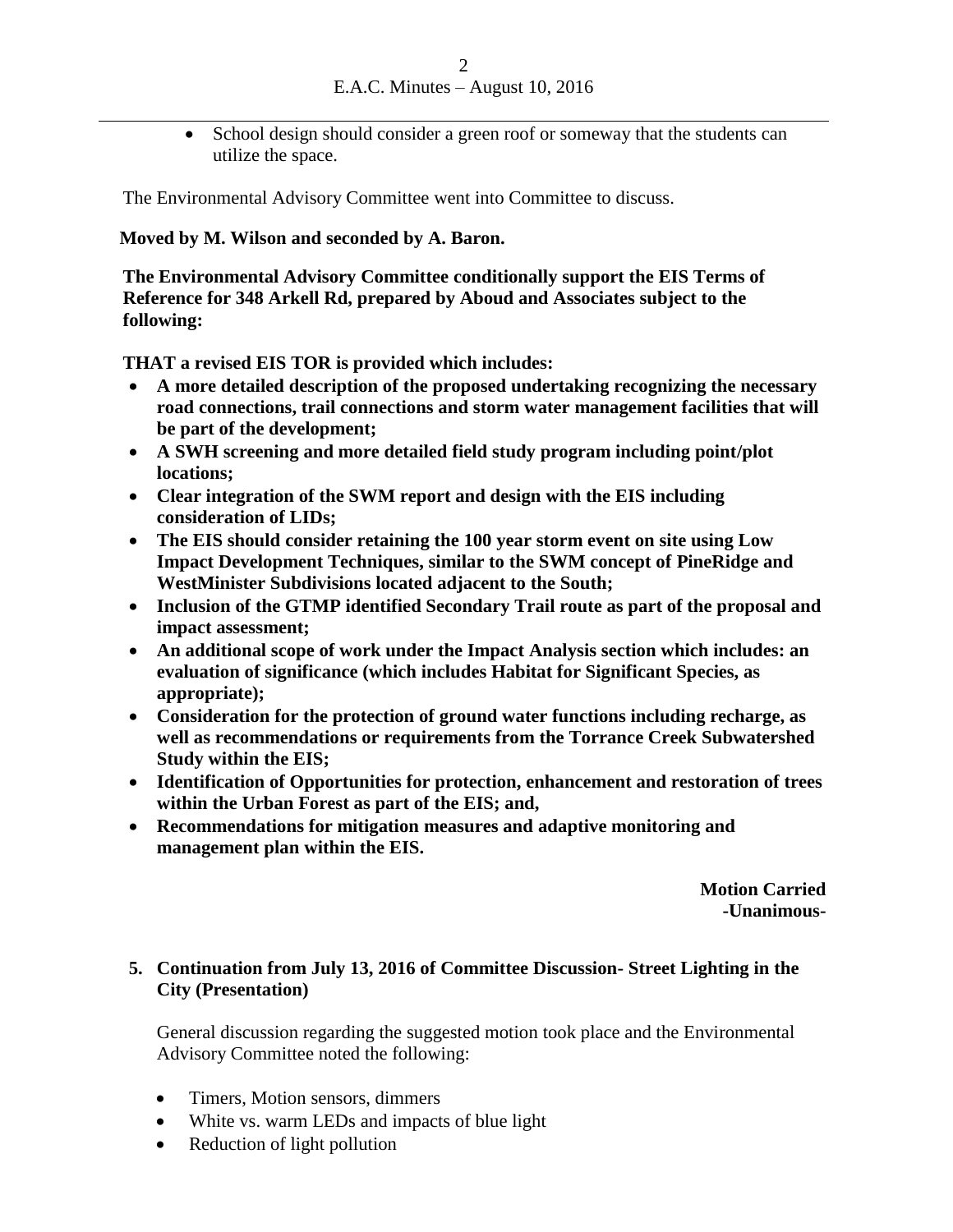• End of life disposal and recycling

**Moved by C. Oakes and seconded by A. Baron**

**EAC recommends that the City comprehensively work towards reducing light pollution and lighting related environmental and health impacts within the City by:**

- **Adopt the use of warm LED bulbs (3000K or less with reduced blue wave length);**
- **That the City consider the use of adaptive lighting controls (e.g. directional lighting, dimming, motion sensors) especially in areas where safety and ecological considerations exist;**
- **Include consideration for a neighbourhood by neighbourhood analysis to determine locally specific lighting needs;**
- **Consideration of any lighting include a comprehensive life cycle analysis for product hardware including end of life recycling;**
- **Comprehensively work towards reducing light pollution within the City;**
- **Partner and promote lighting best practices with existing ICIs in the City.**

**Motion Carried -Unanimous-**

## **6. Approval of Minutes from July 13, 2016, 2016**

**Moved by V. Capmourteres and seconded by C. Oakes**

**THAT the Minutes from the July 13, 2016 meeting be approved**

**Motion Carried - Unanimous-**

#### **7. Correspondence & Information**

- **Landsdown EIR**
- **NiMa resubmission**
- **Harts resubmission**
- **Stone Road Glenhome EIS**

#### **8. Other Business** M. Mosco leaving EAC committee